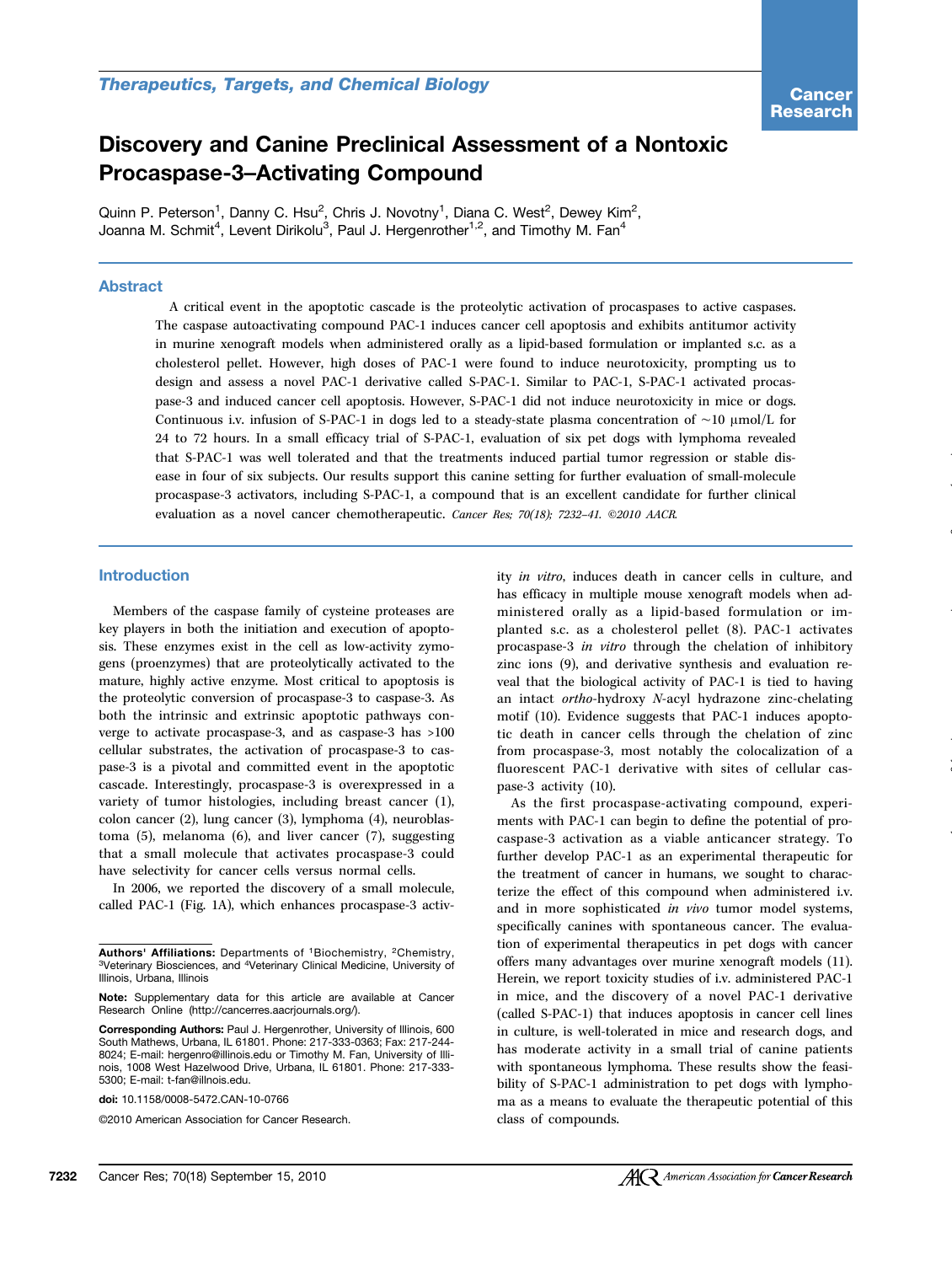# Materials and Methods

## Cell lines and reagents

U-937, Jurkat, SK-MEL-5, HeLa, MDA-MB-231, and EL4 cells were obtained from the American Type Culture Collection (authenticated by short tandem repeat analysis) and maintained at low passage number. Two canine B-cell lymphoma lines (17-71 and GL-1) were provided by Dr. Steve Suter (North Carolina State University, Raleigh, NC). All cultures were maintained in RPMI 1640 supplemented with 10% fetal bovine serum and 1% penicillinstreptomycin and grown at  $37^{\circ}$ C and  $5\%$  CO<sub>2</sub>. PAC-1 was synthesized as previously described (8). S-PAC-1 was synthesized as described in the Supplementary Data. Ac-DEVD-pNA was synthesized as previously described (12). Chelex-treated HEPES-NaCl buffer is 50 mmol/L HEPES and 300 mmol/L NaCl and is treated with Chelex resin for 1 hour before use.

## EGTA fluorescence titration assay

EGTA fluorescence titration assay was performed according to a developed protocol (13) exactly as previously reported (10).

## Recombinant expression, purification, and evaluation of uncleavable procaspase-3 mutant  $(D_3A)$

Procaspase-3  $D_3A$  was expressed and purified exactly as previously reported (10).

#### Procaspase-3 activation

Recombinantly expressed, zinc-free procaspase-3  $D_3A$ (7.5 μmol/L) in Chelex-treated HEPES-NaCl was incubated in the presence of  $ZnSO_4$  (10  $\mu$ mol/L), and the basal activity was assessed by addition of Ac-DEVD-pNA substrate (200 μmol/L) and monitored at 405 nm with a SpectraMax plate reader (Molecular Devices). After the basal activity was determined, DMSO, PAC-1, or S-PAC-1 was added to each sample to a final concentration of 50  $\mu$ mol/L. Activity of each stock was assessed as described above every 20 minutes. The slope of each data set was used to determine the activity of the protein. Protein activity was normalized to a percent activity at each time point using a zinc-free sample as 100% activity and the DMSO control as 0% activity controls.

# Apoptosis and cytotoxicity assays

Induction of apoptosis was assessed exactly as previously reported (10). Cell death  $IC_{50}$  values were assessed by sulforhodamine B assay exactly as previously reported (10) or by MTS assay (Promega) according to the manufacturer's suggested protocol.

#### Toxicity determinations of PAC-1 and S-PAC-1

PAC-1 and S-PAC-1 were formulated in 2-hydroxypropyl-βcyclodextrin (HPβCD; ref. 14) as described in the Supplementary Data. C57/BL6 mice were administered varying doses of either PAC-1 or S-PAC-1 via tail vein injection. Mice were monitored by observation for a period of 24 hours for signs

of toxicity, including sensitivity to touch, hypothermia, hunched posture, agitation, and rapid or depressed breathing.

## Pharmacokinetics of S-PAC-1 in healthy research dogs and dogs with lymphoma

Four healthy male hound dogs weighing at least 30 kg were used for all preclinical pharmacokinetic studies. All dogs received a single dose of S-PAC-1 via i.v. injection. After a 2 week washout period, three dogs received a dosing regimen predicted to achieve and maintain a steady-state plasma concentration of 10 μmol/L, that is, i.v. S-PAC-1 delivered as a constant-rate infusion comprising a 10-minute loading dose, followed by a constant maintenance dose for 24 hours. Dogs with lymphoma were treated with i.v. S-PAC-1 in a constantrate infusion for either 24 or 72 hours. For all dogs and dosing strategies, blood was drawn from the lateral saphenous vein and centrifuged, and plasma was stored at −80°C until analysis.

## Toxicologic assessment of S-PAC-1 in healthy research dogs

Toxicity of S-PAC-1 administration was determined by serial weekly complete blood counts, serum biochemistry panels, and animal caregiver gastrointestinal toxicity observational scores adhering to the Veterinary Co-operative Oncology Group Common Terminology Criteria for Adverse Events (VCOG-CTCAE).

## Antitumor assessment of S-PAC-1 in dogs with lymphoma

Caliper measurement was performed according to the Response Evaluation Criteria in Solid Tumors (RECIST) method (15). Briefly, the longest linear length measurement was recorded for four pairs of peripheral lymph nodes (mandibular, prescapular, inguinal, and popliteal), with the summation of these values giving a RECIST score. In addition to caliper measurements for all four sets of peripheral lymph nodes, computed tomography (CT) scans were performed on the mandibular lymph nodes in every patient, allowing for accurate and objective measurement of maximal lymph node linear length.

## **Results**

## In vivo toxicity of PAC-1

In an effort to characterize the feasibility and tolerability of i.v. administered PAC-1, toxicity testing of PAC-1 (when administered in HPβCD via tail vein injection) was carried out with C57/BL6 mice and is summarized in Supplementary Table S1. Mice that received PAC-1 exhibited transient neurotoxicity with onset occurring within 5 minutes of drug administration and resolution occurring within 2 hours. Mice that received only the HPβCD vehicle did not exhibit any clinically observable toxicity. The observed neurotoxicity of PAC-1 in mice did not seem to be species specific, as grand mal seizure activity in one healthy dog was elicited when administered 25 mg/kg of PAC-1 as a 5-minute i.v.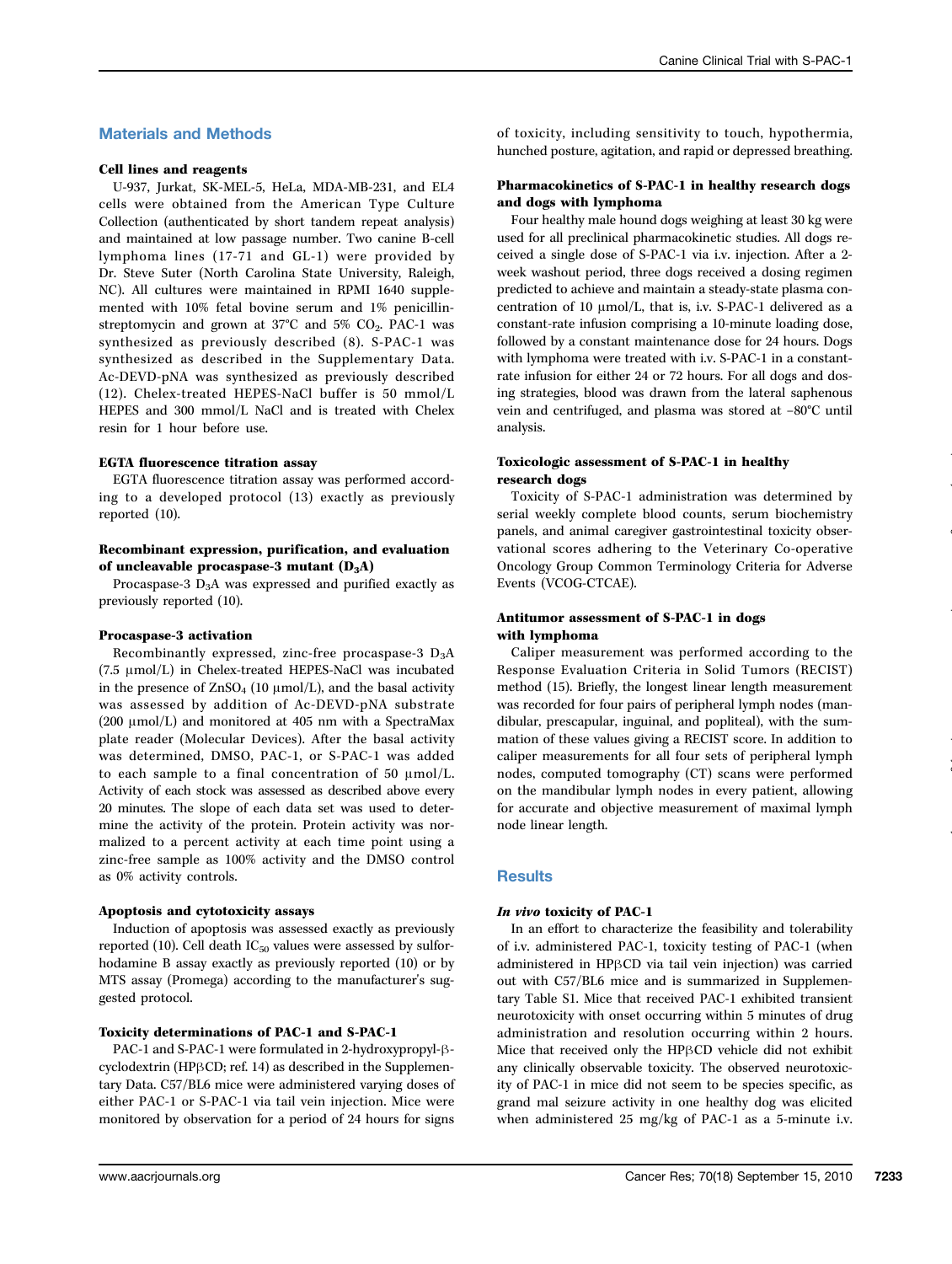

Figure 1. In vitro assessment of PAC-1 and S-PAC-1. A, structures of PAC-1 and S-PAC-1. B, the formation curve of the Zn<sup>2+</sup>–S-PAC-1 complex as determined by EGTA titration. S-PAC-1 binds zinc with a  $K_d$  of 46  $\pm$  5 nmol/L. Points, mean (n = 3); bars, SE. C, PAC-1 and S-PAC-1 induce rapid relief of zinc-mediated inhibition of procaspase-3 (D3A). Using a chromogenic Ac-DEVD-pNA substrate, the activity of procaspase-3 (7.5 μmol/L) was assessed in the presence of inhibitory zinc (10 μmol/L) and vehicle, PAC-1, or S-PAC-1 (50 μmol/L). Maximal activity is observed after a 5-min incubation with compound. Points, mean (n = 3); bars, SE. D, PAC-1 and S-PAC-1 both induce apoptotic cell death in U-937 cells as shown by a population of Annexin V–positive, PI-negative cells. Data are representative of three separate experiments.

infusion. Adverse side effects in this dog were transient and not life limiting.

Given the known affinity of PAC-1 for zinc in vitro (9), and the data suggesting that PAC-1 binds cellular zinc (10), we hypothesized that the neurotoxicity observed in mice and dogs administered PAC-1 in HPβCD was caused by the chelation of intracellular zinc at N-methyl-D-aspartic acid (NMDA) receptors within the central nervous system (CNS). This hypothesis is consistent with data from in vivo studies of other zinc chelators that induce a neurologic phenotype reminiscent of what we observed with PAC-1 (16, 17). Indeed, in silico analysis of PAC-1 to predict the partitioning across the bloodbrain barrier (BBB; ref. 18) shows that PAC-1 has a calculated logBB of −0.07. This logBB would correlate to a partitioning ratio of 1.0:0.85 between the blood and the brain, suggesting that a significant amount of PAC-1 may be entering the CNS. Several studies have indicated that chelation of intracellular zinc stores relieves tonic suppression of NMDA receptors, resulting in neuronal hyperexcitation (17, 19).

#### Design of S-PAC-1

In an effort to overcome the undesirable side effect of neurotoxicity, we hypothesized that a derivative of PAC-1 that had a lower propensity to cross the BBB would exhibit decreased neurotoxicity and allow for dosing at higher concentrations. Based on the structure-activity relationship previously reported (10), it was predicted that a polar functional group installed on the benzyl ring of PAC-1 should decrease the predicted logBB while maintaining the activity of the parent compound. As such S-PAC-1 (Fig. 1A), a sulfonamide derivative of PAC-1, was designed as a compound predicted to have a markedly decreased ability to cross the BBB (logBB of −1.26, providing a predicted blood/brain ratio of 1.0:0.055). See Supplementary Data for the synthetic route to S-PAC-1.

### S-PAC-1 binds zinc in vitro

The activity of S-PAC-1 was characterized in several biochemical assays analogous to previously performed PAC-1 studies (9, 10). An EGTA competition titration experiment (13) was used to determine the binding constant for the S-PAC-1– $Zn^{2+}$  complex. In the presence of EGTA, the changes in the fluorescence of the S-PAC-1– $Zn^{2+}$  complex were used to plot a formation curve (Fig. 1B). Using the known binding constant of EGTA, the free zinc concentration can be calculated and used to determine the binding constant of the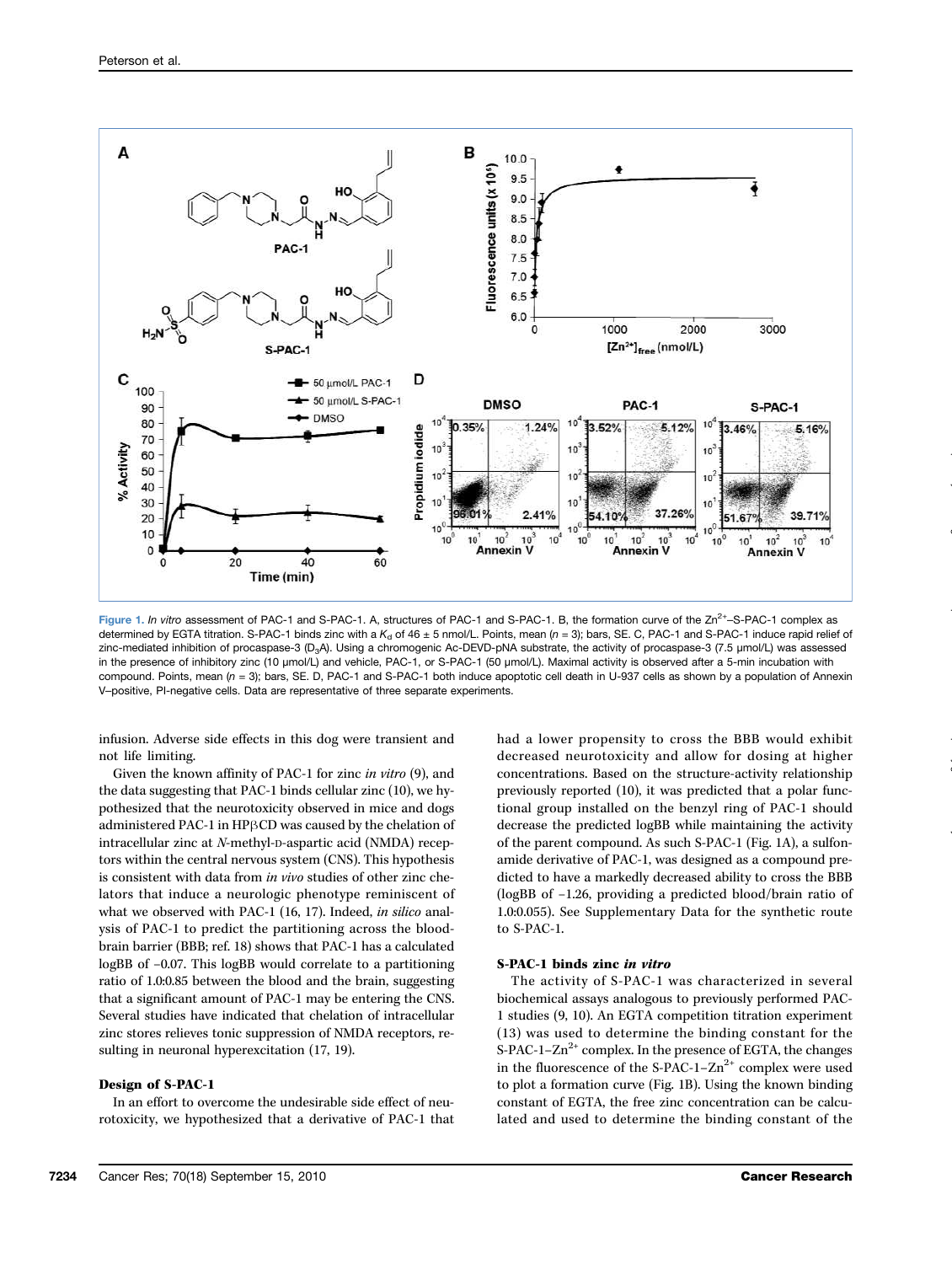S-PAC-1–Zn<sup>2+</sup> complex. This complex has a  $K_d$  of 46 ± 5 nmol/L compared with  $52 \pm 2$  nmol/L for PAC-1–Zn<sup>2+</sup> (10).

## S-PAC-1 activates procaspase-3 in vitro

The ability of S-PAC-1 to activate recombinantly expressed procaspase-3 in the presence of exogenous zinc was assessed in vitro. To ensure that the enzymatic activity of the proenzyme was being monitored, a proteolytically uncleavable mutant of procaspase-3 was used in which the three aspartic acid cleavage site residues are mutated to alanine (D9A/D28A/ D175A; refs. 9, 20). This uncleavable form of procaspase-3 is not capable of processing to the mature active caspase-3, thus ensuring that any increase in activity observed is due to an increase in the activity of the proenzyme rather than autoproteolysis of the proenzyme. As shown in Fig. 1C, S-PAC-1 rapidly (within 5 minutes) enhances the enzymatic activity of the proenzyme by relief of zinc-mediated inhibition, although to a lesser degree than PAC-1.

# S-PAC-1 induces death in multiple cancer cell lines in culture

Having confirmed that S-PAC-1 chelates zinc and activates procaspase-3 in vitro, the antineoplastic activity of S-PAC-1 was assessed against a panel of human, canine, and murine cancer cell lines using the sulforhodamine B assay (21). The 72-hour  $IC_{50}$  values for PAC-1 and S-PAC-1 are reported in Table 1. Both PAC-1 and S-PAC-1 have micromolar cytotoxic  $IC_{50}$  values against all lymphoma cell lines tested regardless of the species of origin. U-937 cells treated with DMSO, 50 μmol/L PAC-1, or 50 μmol/L S-PAC-1 for 12 hours were assessed by Annexin V/propidium iodide (PI) staining and analyzed by flow cytometry (Fig. 1D). Both PAC-1 and S-PAC-1 treatment lead to a similar increase in the population of apoptotic cells (Annexin V positive, PI negative).

In an effort to determine an appropriate treatment strategy for the evaluation of S-PAC-1 in vivo, the time dependency of S-PAC-1 cytotoxicity was evaluated. U-937 cells were treated with S-PAC-1 for various lengths of time. After treatment with S-PAC-1, cells were washed to remove compound and cultured in growth medium without compound. Cell death was assessed at 72 hours for all treatment times. An  $IC_{50}$ value was determined for each exposure time and reported in Table 1. At times shorter than 6 hours, the  $IC_{50}$  value was greater than the highest concentration tested. Between 12 and 24 hours, the  $IC_{50}$  value rapidly decreased to a minimum and showed little variation over the course of the subsequent 48 hours. These time dependency experiments suggest that S-PAC-1 will be most effective in vivo if cancer cells are exposed to the compound for at least 24 hours.

## S-PAC-1 has no detectable neurotoxic effect in mice

Having confirmed the activity of S-PAC-1 in vitro and in cell culture, the toxicity of S-PAC-1 (when administered in HPβCD via tail vein injection) was assessed in C57/BL6 mice and is summarized in Supplementary Table S1. S-PAC-1 exhibited no observable toxicity at any dose tested. Given the dramatically reduced neurotoxic effect of S-PAC-1, pharmacokinetic analysis was performed to compare the plasma concentrations achievable with PAC-1 and S-PAC-1. Mice were treated with 20 mg/kg PAC-1 (the dose at which significant neurologic symptoms first appear), 50 mg/kg PAC-1 (the dose where acute neurologic symptoms are present),

| <b>Cell line</b> | <b>Species</b> | Origin        | Exposure time (h) | S-PAC-1 72-h $IC_{50}$ (µmol/L) | PAC-1 72-h $IC_{50}$ (µmol/L) |
|------------------|----------------|---------------|-------------------|---------------------------------|-------------------------------|
| U-937            | Human          | Lymphoma      |                   | >100                            |                               |
|                  |                |               | 3                 | >100                            |                               |
|                  |                |               | 6                 | >100                            |                               |
|                  |                |               | 9                 | $20 \pm 12$                     |                               |
|                  |                |               | 12                | $9.7 \pm 1.1$                   |                               |
|                  |                |               | 24                | $5.9 \pm 1.0$                   |                               |
|                  |                |               | 48                | $5.6 \pm 0.8$                   |                               |
|                  |                |               | 72                | $6.4 \pm 0.8$                   | $9.3 \pm 0.5$                 |
| EL <sub>4</sub>  | Mouse          | Lymphoma      | 72                | $7.1 \pm 1.3$                   | $3.8 \pm 0.9$                 |
| $17 - 71*$       | Dog            | Lymphoma      | 72                | $2.7 \pm 0.8$                   | $2.5 \pm 0.9$                 |
| $GL-1$           | Dog            | Lymphoma      | 72                | $7.1 \pm 0.3$                   | $4.9 \pm 0.3$                 |
| <b>OSW</b>       | Dog            | Lymphoma      | 72                | $11.0 \pm 0.9$                  | $8.6 \pm 1.3$                 |
| Jurkat           | Human          | Leukemia      | 72                | $4.5 \pm 1.1$                   | $5.7 \pm 2.8$                 |
| SK-MEL-5         | Human          | Melanoma      | 72                | $8.6 \pm 1.3$                   | $11.5 \pm 3.6$                |
| HeLa             | Human          | Cervical      | 72                | $28.4 \pm 7.7$                  | $15.5 \pm 3.8$                |
| MDA-MB-231       | Human          | <b>Breast</b> | 72                | $11.7 \pm 5.3$                  | $9.9 \pm 1.0$                 |

NOTE: Error is SEM ( $n = 3$ ). Cells were exposed to compound for the time indicated, compound was washed out, and cell viability/ biomass assessment was made after 72 h.

\*This cell line was assessed using the MTS cell viability assay. All other cell lines were assessed with the sulforhodamine B assay.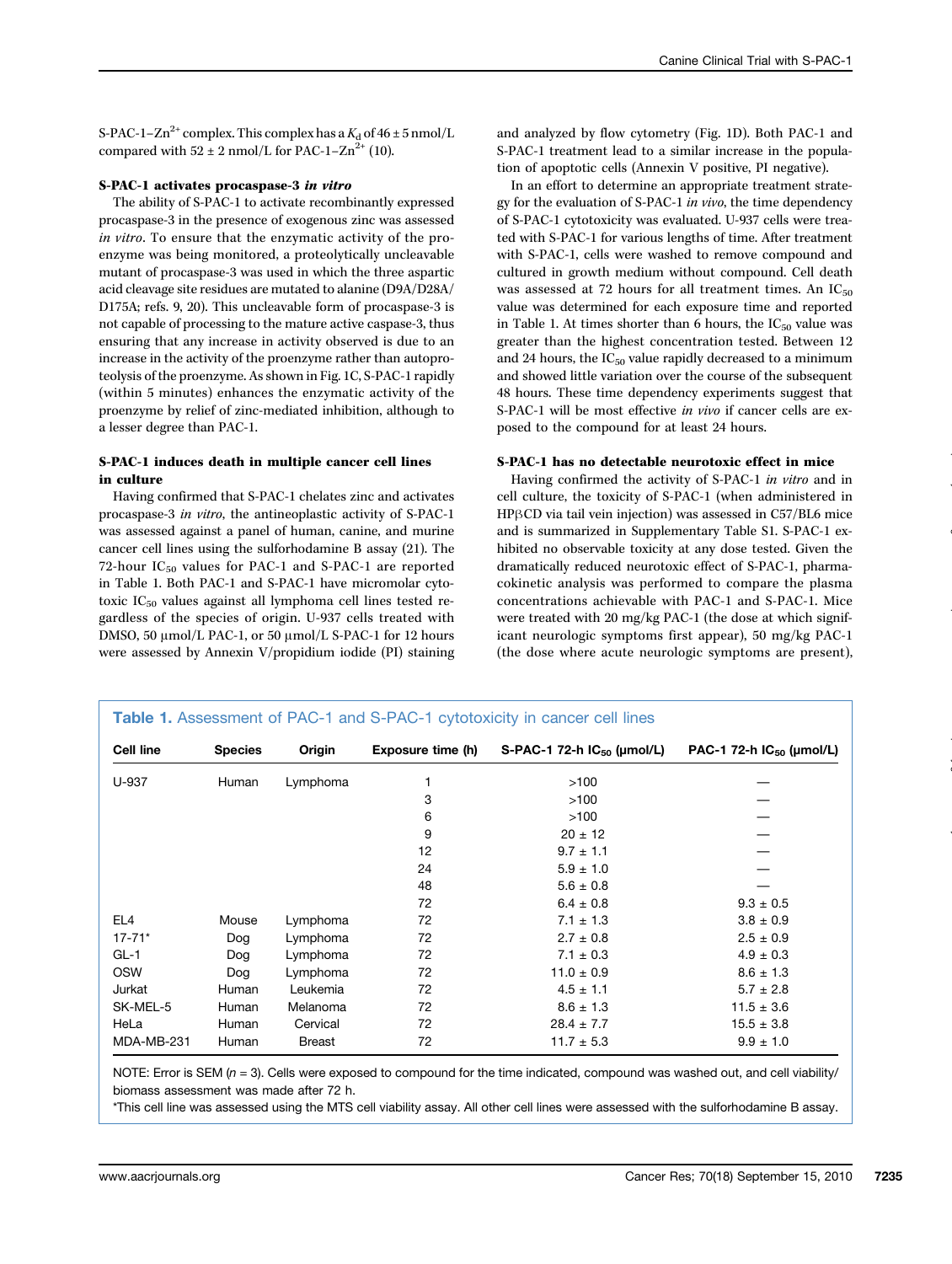

Figure 2. Serum concentrations of PAC-1 in mice and S-PAC-1 in mice and dogs. A, C57/BL6 mice were treated with 20 or 50 mg/kg PAC-1 or 350 mg/kg S-PAC-1 via tail vein injection. Mice were sacrificed at the times indicated, blood was drawn, and the concentration of drug was determined by HPLC. Points, mean  $(n = 2$  for PAC-1 and  $n = 3$  for S-PAC-1); bars, range for PAC-1; SE for S-PAC-1. B, serum concentration of S-PAC-1 after i.p. administration to mice. C57/BL6 mice were treated i.p. with 125 mg/kg S-PAC-1 and sacrificed at the times indicated, blood was drawn, and S-PAC-1 serum concentrations were determined by HPLC. Administration of 125 mg/kg S-PAC-1 provides a peak plasma concentration of ∼170 μmol/L and a half-life of ∼1 h. Points, mean  $(n = 3)$ ; bars, SE. C, four research hound dogs received a single i.v. dose of S-PAC-1 (25 mg/kg), blood was drawn at the time indicated, and S-PAC-1 serum concentration was determined by HPLC. D, three healthy hound dogs were each administered a different dose of S-PAC-1 by continuous i.v. infusion. Dogs received an initial loading dose (mg/kg, indicated in inset) over the course of 10 min followed by a constant-rate infusion (mg/kg/h) over the next 24 h. Blood was drawn at the times indicated, and the S-PAC-1 serum concentration was determined by HPLC. Continuous infusion of S-PAC-1 was well tolerated and successful in establishing a steady-state serum concentration of S-PAC-1 in dogs.

and 350 mg/kg S-PAC-1 (the highest dose tested) via tail vein injection. Serum was analyzed by high-performance liquid chromatography (HPLC) to provide the pharmacokinetic profiles for S-PAC-1 and PAC-1 (Fig. 2A). At the PAC-1 dosage that induced mild neurotoxicity (20 mg/kg), peak plasma concentrations were ∼50 μmol/L. In contrast, a 350 mg/kg dose of S-PAC-1 provided peak plasma levels of ∼3,500 μmol/L without any signs of neurotoxicity.

#### S-PAC-1 has a short half-life in mice

S-PAC-1 (125 mg/kg) was administered to mice via i.p. injection and found to have a short half-life (∼1 hour, Fig. 2B); it was predicted that the mice would need to be treated with a 350 mg/kg dose of S-PAC-1 every 2 hours to achieve and maintain a minimum plasma concentration of 10 μmol/L over a course of 24 hours. Although this frequent dosing regimen for S-PAC-1 (i.p. every 2 hours for 24 hours) was technically feasible, further evaluation of S-PAC-1 as a novel therapeutic agent using murine tumor models was not methodologically practical. As such, we sought to further investigate S-PAC-1 in a larger mammalian experimental system, specifically healthy and spontaneous cancer-bearing dogs, which conferred greater practicality for the maintenance of S-PAC-1 steady-state concentrations for prolonged periods of time.

## Assessment of S-PAC-1 in research dogs

Healthy research hound dogs were used for pharmacokinetic and toxicity investigations of S-PAC-1. First, four research hound dogs were treated with 25 mg/kg S-PAC-1 (solubilized in HPβCD) via i.v. injection over 10 minutes. In addition to pharmacokinetic analysis, the hematologic and nonhematologic tolerability of single-dose, i.v. S-PAC-1 administration was monitored in research dogs weekly for 4 consecutive weeks (Supplementary Table S2A). As shown in Fig. 2C, the peak plasma concentration resulting from this 25 mg/kg i.v. bolus dose was ∼150 μmol/L. From analysis of the pharmacokinetic profile, the half-life of S-PAC-1 in dogs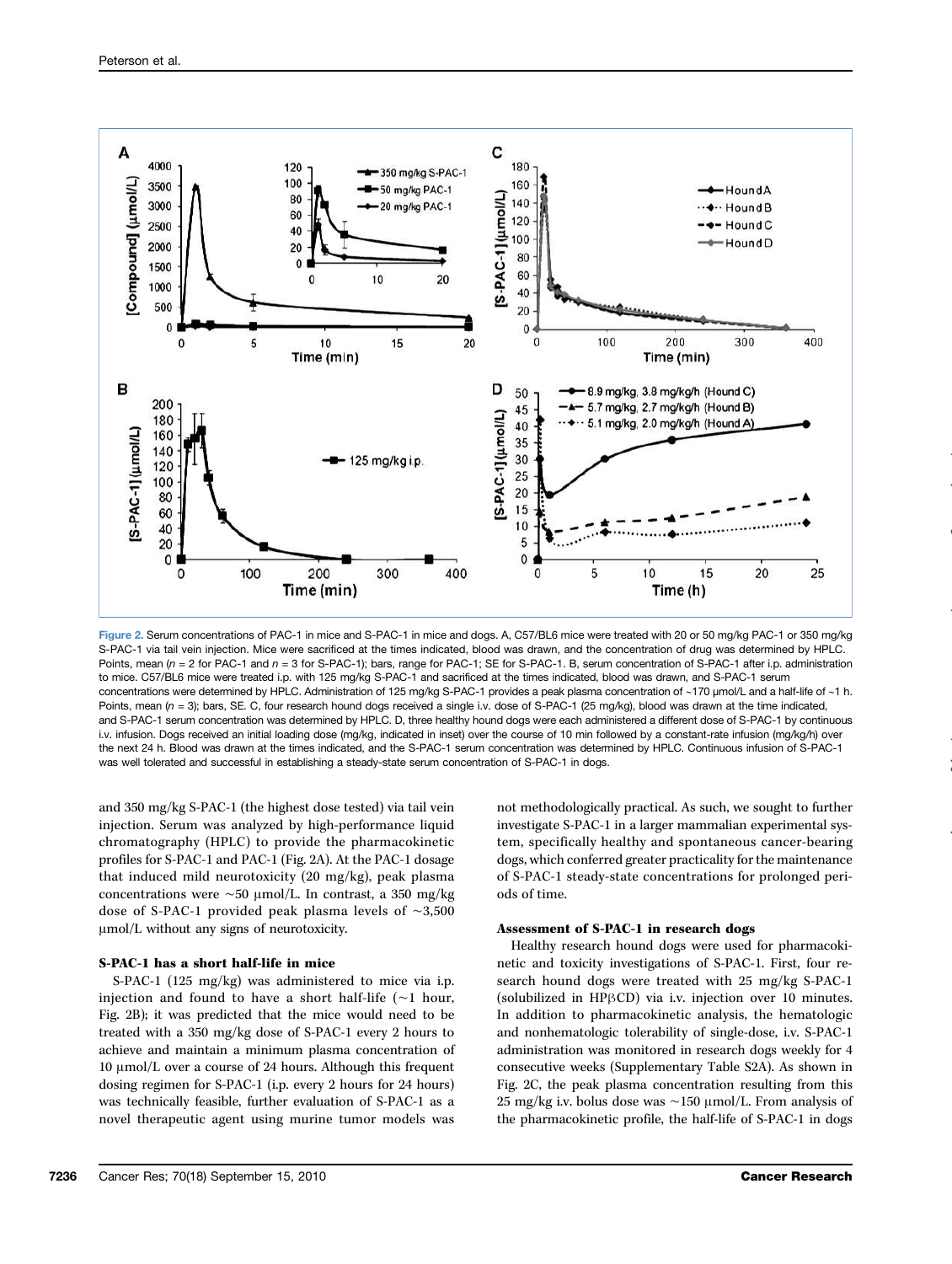| <b>Parameters</b>                      | <b>Hound A</b> | <b>Hound B</b> | <b>Hound C</b> | <b>Hound D</b> |
|----------------------------------------|----------------|----------------|----------------|----------------|
| Body weight (kg)                       | 33.2           | 34.1           | 34.2           | 32.5           |
| Lambda_z half-life (h)                 | 1.05           | 1.11           | 1.11           | 1.09           |
| $T_{\text{max}}$ (h)                   | 0.17           | 0.17           | 0.17           | 0.17           |
| $C_{\text{max}}$ (µg/mL)               | 69.86          | 63.71          | 80.07          | 69.83          |
| $AUC_{0\text{-inf}}$ (h · $\mu$ g/mL)  | 73.56          | 74.60          | 82.19          | 78.81          |
| $AUMC0-int (h \cdot h \cdot \mu g/mL)$ | 93.63          | 104.77         | 90.48          | 101.78         |
| $Cls$ (mL/h/kg)                        | 340            | 335            | 304            | 317            |
| $Vss$ (mL/kg)                          | 432.5          | 470.8          | 334.8          | 410            |
| MRT (h)                                | 1.27           | 1.40           | 1.10           | 1.29           |

Table 2. Noncompartmental pharmacokinetic analysis of S-PAC-1 (25 mg/kg) in four healthy research dogs

Abbreviations: AUC, area under the curve; CIs, systemic clearance; Vss, volume of distribution at steady state; MRT, mean residence time.

was calculated to be  $1.09 \pm 0.02$  hours (Table 2). Additionally, single-dose, i.v. S-PAC-1 treatment was well tolerated by all four research dogs, and no short- or long-term adverse events were observed with these animals as a result of treatment.

Based on the half-life of  $1.09 \pm 0.02$  hours in dogs, continuousrate infusion was explored in an attempt to maintain a steadystate serum concentration of S-PAC-1 during the course of the treatment. Three healthy research dogs were used to determine if S-PAC-1 could be safely administered via a continuous-rate infusion regimen, and to determine appropriate dosing levels to maintain plasma concentrations above ∼10 μmol/L. Each dog received a different dose of S-PAC-1 (Fig. 2D) with an initial loading dose via i.v. infusion over the course of 10 minutes followed by a maintenance dose delivered by an infusion pump for an additional 24 hours. Each dog was observed throughout the course of the 24-hour infusions for adverse reactions, and blood was drawn at intervals to assess the pharmacokinetic profile of S-PAC-1 treatment. In addition, following completion of S-PAC-1 infusion, research dogs were evaluated for hematologic and nonhematologic toxicity weekly for 4 consecutive weeks. During this period, no dogs exhibited hematologic parameters outside of reference

ranges (Supplementary Table S2B), and no adverse events were reported by animal care staff.

S-PAC-1 administered as a 24-hour continuous-rate infusion can be safely given to research dogs and easily reaches micromolar steady-state plasma concentrations that correlate with dose escalation (Fig. 2D). Based on these results, it was predicted that a 7 mg/kg loading dose and 3 mg/kg/h constant-rate infusion would be sufficient to achieve a steady-state plasma concentration of ∼10 μmol/L.

#### Assessment of S-PAC-1 in dogs with lymphoma

Having confirmed the in vitro activity of S-PAC-1 and having shown that the compound can be safely administered via continuous-rate infusion and that steady-state plasma concentrations of S-PAC-1 of >10 μmol/L may be achieved for a 24-hour duration, a small  $(n = 6)$  clinical trial of clientowned pet dogs with spontaneous lymphoma was conducted. The aim of this trial was to show the feasibility of dosing S-PAC-1 in dogs with lymphoma and to determine if therapeutic serum levels of compound could be achieved via this dosing regimen. Pet dogs presented or referred to the Small Animal Clinic at the University of Illinois at Urbana-Champaign (UIUC) College of Veterinary Medicine were

| <b>Patient</b> | <b>Breed</b>       | Male/female    | Age | Weight (lb) | Immunophenotype Prior therapy |             | Treatment (h) Outcome |           |
|----------------|--------------------|----------------|-----|-------------|-------------------------------|-------------|-----------------------|-----------|
|                | Mixed breed        | Castrated male |     | 79          | B-cell lymphoma               | <b>CHOP</b> | 24                    | <b>PR</b> |
| 2              | Labrador Retriever | Spayed female  |     | 89          | T-cell lymphoma               | Naïve       | 24                    | <b>SD</b> |
| 3              | Newfoundland       | Intact male    | 4   | 160         | T-cell lymphoma               | Naïve       | 24                    | <b>SD</b> |
| 4              | Welch Corgi        | Spayed female  | 8   | 30          | B-cell lymphoma               | Naïve       | 72                    | <b>SD</b> |
| 5              | Golden Retriever   | Spayed female  |     | 80          | B-cell lymphoma               | Naïve       | 72                    | <b>PD</b> |
| 6              | MC Boxer           | Castrated male | 6   | 59          | T-cell lymphoma               | Naïve       | 72                    | <b>PD</b> |

Abbreviations: PD, progressive disease; PR, partial response; SD, stable disease.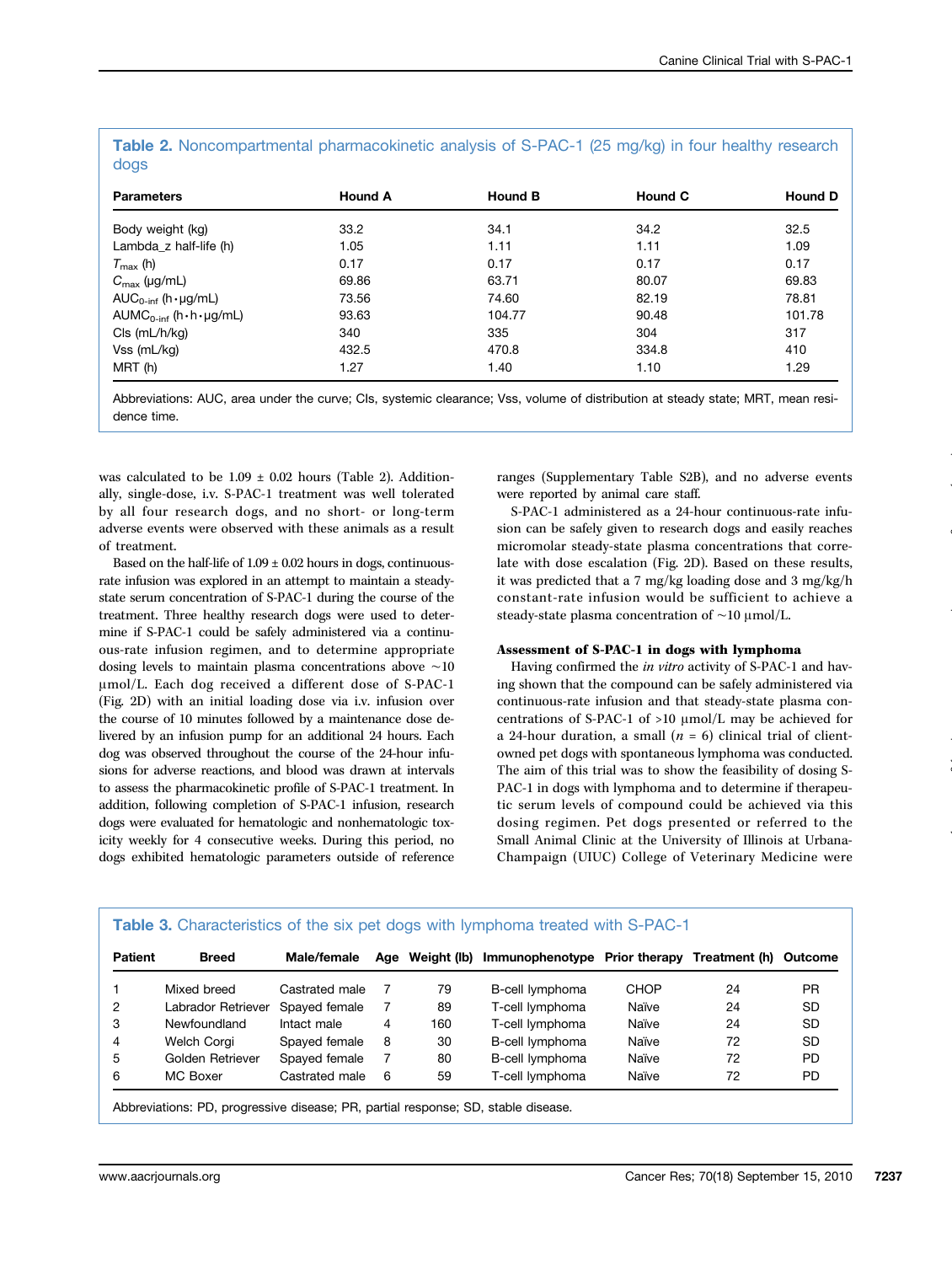considered for enrollment in the clinical trial (see Supplementary Data for inclusion criteria). Dogs that entered the study received treatment with S-PAC-1 as a single entity drug for 4 weeks and were followed for an additional 2 weeks after drug withdrawal.

# Toxicity and pharmacokinetics of S-PAC-1 in canine lymphoma patients

Six patient dogs received treatment with S-PAC-1 via one of two treatment regimens (summarized in Table 3). Patients enrolled in the first treatment regimen  $(n = 3)$  received a once-a-week 24-hour continuous infusion of S-PAC-1 for four weekly cycles. Patients enrolled in the second treatment regimen ( $n = 3$ ) received a 72-hour continuous infusion of S-PAC-1 every other week for two treatment cycles. Blood was collected during each S-PAC-1 treatment cycle for pharmacokinetic analysis. In addition, blood was collected from all pet dogs at each scheduled follow-up visit to characterize hematologic and nonhematologic toxicity. Between administrations, patients were monitored by pet owners for gastrointestinal toxicity observational scores adhering the VCOG-CTCAE (22). All patients enrolled in either treatment regimen did not show any clinically sig-

nificant hematologic or nonhematologic toxicity (Supplementary Table S2C and D). Only minor adverse events were reported by pet owners, such as self-limiting and localized irritation at the infusion site  $(n = 4)$ , transient loss of appetite  $(n = 1)$ , and mild diarrhea  $(n = 3)$ . All adverse reactions subsided within 48 hours of the end of each treatment cycle. Serum analysis indicated that all patients had measurable serum concentrations of S-PAC-1, as shown in Fig. 3. In accordance with our prediction from the healthy research dogs, an infusion with a loading dose of 7 mg/kg and a constant-rate infusion of 3 mg/kg/h was sufficient to achieve steady-state plasma concentrations of >10 μmol/L in the majority of treatments.

## Antitumor activity of S-PAC-1

Given the small number of patients included in this clinical study, antitumor activity of S-PAC-1 cannot be conclusively determined. However, of the six patients treated, one patient (patient 1) showed a partial response with a ∼30% reduction in both caliper RECIST score and the mandibular lymph node measurements by CT scan over the course of the 4-week treatment (Fig. 4A and B). During treatment, this dog received a 24-hour continuous i.v. infusion of S-PAC-1 once a



Figure 3. Serum concentrations of S-PAC-1 in six dogs with lymphoma enrolled in the clinical trial. Administration of S-PAC-1 as a constant-rate infusion was generally successful in achieving the target plasma concentration (10 μmol/L) for either 24 h (A, dogs 1–3) or 72 h (B, dogs 4–6). Data labels indicate doses (loading dose, mg/kg; continuous infusion dose, mg/kg/h) administered during the clinical trial. Blood was drawn at various times throughout drug administration, and serum concentration was determined by HPLC.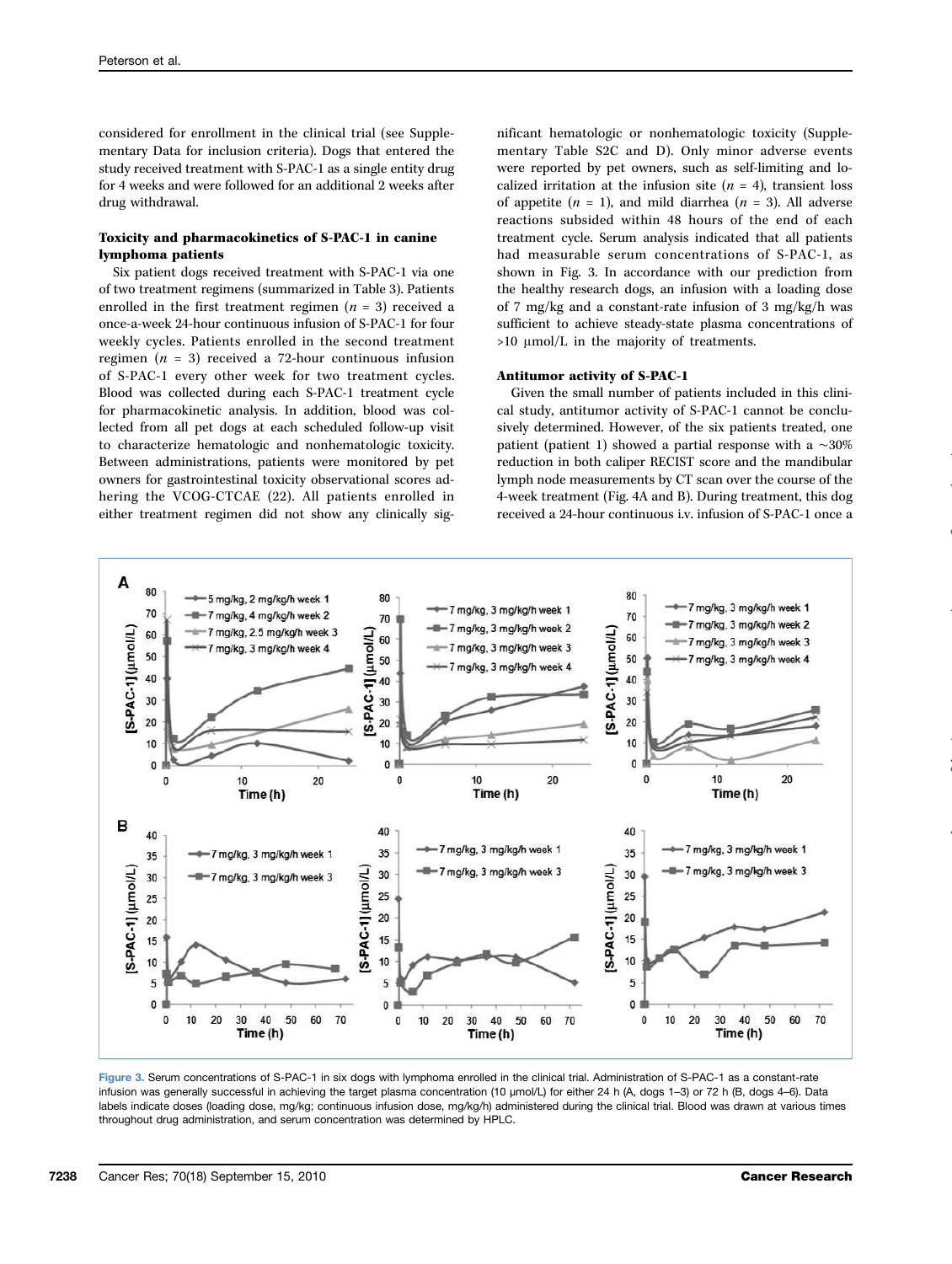

Figure 4. Activity of S-PAC-1 in patient 1. A, RECIST scores for patient 1 over the course of 7 wk. Arrows indicate days during which patient received S-PAC-1 as a 24-h continuous i.v. infusion (as detailed in text and Fig. 3A). After drug withdrawal, tumor size increased rapidly (days 28–42). B, CT scans of the mandibular lymph nodes of patient 1 (outlined in yellow) show a clinically measurable decrease in tumor size 1 wk after S-PAC-1 administration.

week (total of four treatments). Following the four treatment cycles, drug administration was withdrawn and the dog was monitored by RECIST for 2 subsequent weeks. After discontinuation of S-PAC-1 treatment, the RECIST scores for this dog increased dramatically (days 36 and 42). In addition to this partial response, three patients showed stable disease (patients 2–4), whereas two patients showed disease progression (patients 5 and 6), as indicated in Table 3. The rapid increase in RECIST scores after drug withdrawal shown in patient 1 is representative of the effect of drug withdrawal in all patients.

Analysis of lymph node aspirates from two dogs (patients 1 and 2) shows the presence of the procaspase-3 drug target before treatment as well as an increase in cleaved caspase-3 after treatment with S-PAC-1 (Supplementary Fig. S1). Lymph node aspirates collected from these dogs with lymphoma consisted of >90% malignant lymphocytes based on cytologic evaluation. Based on the predominance of malignant lymphocytes, the observed shift in cleaved caspase-3 af-

ter S-PAC-1 treatment (Supplementary Fig. S1) most likely represents the induction of apoptosis in malignant lymphocytes; however, a small percentage of this shift may be due to nonmalignant lymphocytes and stromal cells.

# **Discussion**

S-PAC-1 is the first compound in the PAC-1 class (and the first small-molecule activator of procaspase-3) to be evaluated in a clinical trial of cancer patients. As such, the evaluation of S-PAC-1 in a clinical setting is a proof of concept for the strategy of direct procaspase-3 activation as an anticancer therapy. Compounds in the PAC-1 class activate procaspase-3 via chelation of inhibitory zinc ions (10). Intracellular zinc is found principally in tightly bound complexes in metalloproteinases, zinc finger domains, and other metal binding proteins; however, ∼10% of cellular zinc is believed to exist in a loosely bound, labile pool (23). Several studies implicate labile zinc as an endogenous antiapoptotic regulator (24–26), and chelation of the loosely bound pool of zinc is an emerging anticancer strategy (9, 10, 27). Thus, the evaluation of S-PAC-1 is also a proof of concept for the chelation of the labile zinc pool as an anticancer therapy.

It is perhaps not surprising that high doses of PAC-1 induce neurotoxicity, given its zinc chelation properties and predicted BBB permeability. Zinc homeostasis is important in the CNS (28), and NMDA receptors require bound zinc to provide a tonic inhibition (17). NMDA receptors bind to zinc with a low affinity ( $K_d = 5.5 \text{ }\mu\text{mol/L}$ ; ref. 29), which suggests that a zinc chelator with a higher affinity for zinc such as PAC-1 ( $K_d$  = 52 nmol/L) would be able to successfully sequester zinc from these receptors. Several studies indicate that intracellular zinc chelation results in hyperexcitation of these receptors (16), resulting in symptoms such as uncontrolled muscle movement and seizure (17, 30). One strategy for reducing the permeability of a compound through the BBB is to increase the polarity of the molecule (18). Addition of the sulfonamide functional group is a good candidate for such polarity increase, as the aryl sulfonamide motif is common in several small-molecule therapeutics. The dramatically different neurotoxic effects of S-PAC-1 and PAC-1 suggest that S-PAC-1 is considerably less BBB permeable and may be the more attractive drug candidate.

Spontaneously arising cancers in pet dogs share many similarities with human cancers, including histologic appearance, tumor genetics, molecular targets, biological and clinical behavior, and response to therapy (31). Of these spontaneous canine cancers, multicentric lymphoma is the most common, occurring in 13 to 24 of every 100,000 dogs (32). The clinical progression and treatment of multicentric B- or T-cell canine lymphoma has many of the same characteristics of non–Hodgkin lymphoma in humans. Canine lymphoma and human non–Hodgkin lymphoma both respond clinically to the same cytotoxic drugs such as doxorubicin, vincristine, and cyclophosphamide. These drugs are components of the CHOP treatment protocol, first-line therapy for diffuse large B-cell lymphoma in humans (33). When administered to dogs, CHOP will induce complete clinical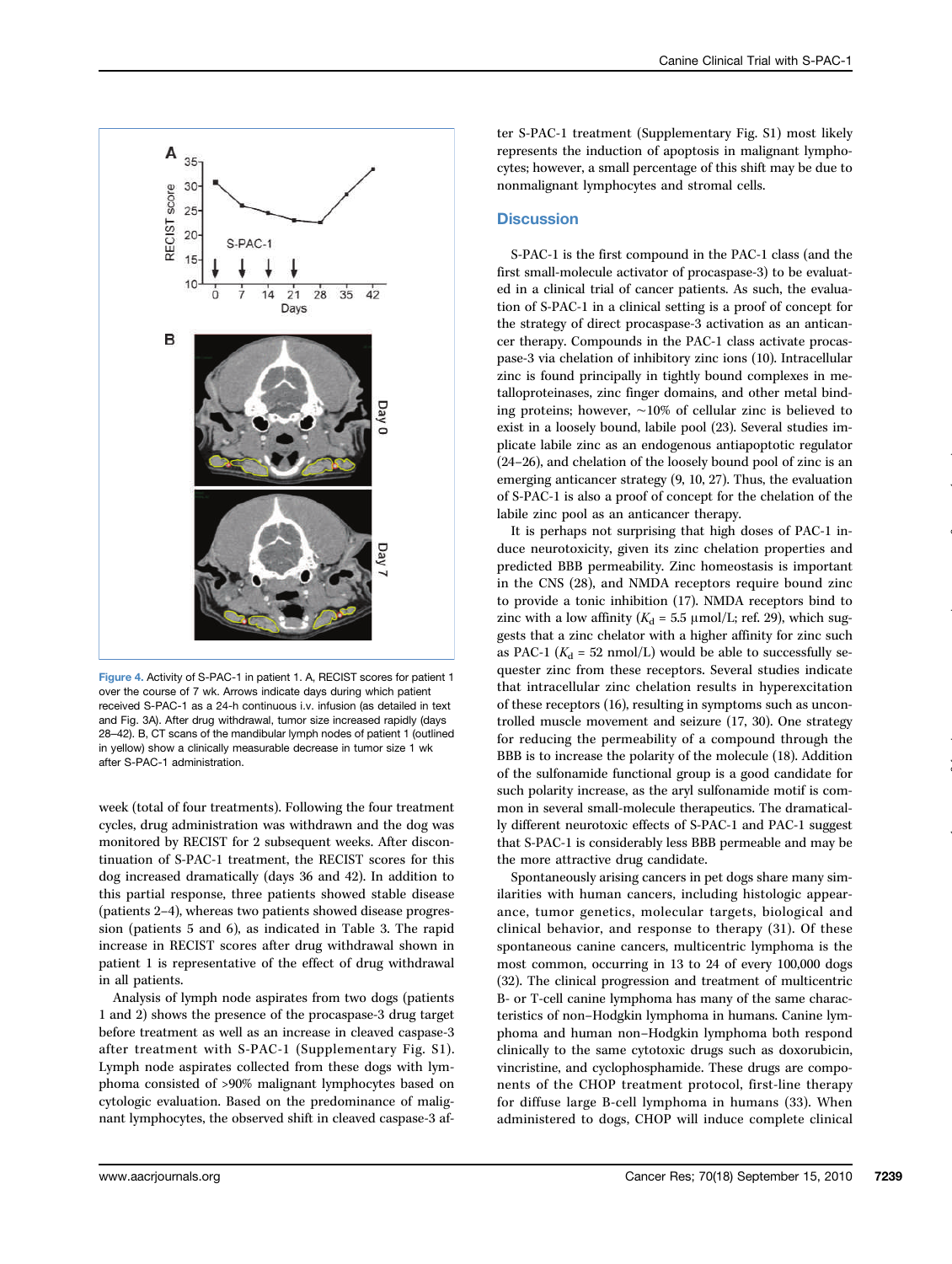remission in ∼90% of dogs diagnosed with lymphoma (34, 35). Similar to the human response, the majority of dogs who achieve remission with CHOP therapy will experience disease relapse (36). Given the commonalities between human and canine lymphoma, evaluation of S-PAC-1 in a canine lymphoma clinical trial may provide important translational information for the development of S-PAC-1 as a novel human therapeutic.

Although inconclusive in this study design, it is highly encouraging that four of six patients achieved partial response or stable disease for 4 weeks in duration, as canine lymphoma is generally a rapidly progressive malignancy with dramatic enlargement of peripheral lymph nodes within weeks of disease diagnosis. As shown in Table 3, one dog enrolled in the current study (patient 1) was in remission for 5 months after CHOP therapy and was recently diagnosed with recurrent lymphoma. On enrollment in the study, this dog showed a ∼30% reduction in tumor size in response to S-PAC-1 treatment. This partial response is significant given the comparatively short treatment duration (4 weeks for S-PAC-1 versus 19 weeks for CHOP), and that the dose of S-PAC-1 administered does not seem to be near the maximum tolerated dose.

In conclusion, we have discovered S-PAC-1 as a procaspase-activating compound that can be safely administered in vivo, and have identified pet dogs with lymphoma as a tractable model for the assessment of small-molecule procaspase-3 activation as an anticancer strategy. The use of this large animal model allows drug administration via continuous-rate i.v. infusion, something necessary with S-PAC-1 (due to its short half-life in vivo) and not practical in murine tumor models. S-PAC-1 induces apoptotic death in cultured

## **References**

- 1. O'Donovan N, Crown J, Stunell H, et al. Caspase 3 in breast cancer. Clin Cancer Res 2003;9:738–42.
- 2. Roy S, Bayly CI, Gareau Y, et al. Maintenance of caspase-3 proenzyme dormancy by an intrinsic "safety catch" regulatory tripeptide. Proc Natl Acad Sci U S A 2001;98:6132–7.
- 3. Krepela E, Prochazka J, Liul X, Fiala P, Kinkor Z. Increased expression of Apaf-1 and procaspase-3 and the functionality of intrinsic apoptosis apparatus in non-small cell lung carcinoma. Biol Chem 2004; 385:153–68.
- Izban KF, Wrone-Smith T, Hsi ED, Schnitzer B, Quevedo ME, Alkan S. Characterization of the interleukin-1b-converting enzyme/Ced-3 family protease, caspase-3/CPP32, in Hodgkin's disease. Am J Pathol 1999;154:1439–47.
- 5. Nakagawara A, Nakamura Y, Ikeda H, et al. High levels of expression and nuclear localization of interleukin-1 b converting enzyme (ICE) and CPP32 in favorable human neuroblastomas. Cancer Res 1997; 57:4578–84.
- 6. Fink D, Schlagbauer-Wadl H, Selzer E, et al. Elevated procaspase levels in human melanoma. Melanoma Res 2001;11:385–93.
- 7. Persad R, Liu C, Wu T-T, et al. Overexpression of caspase-3 in hepatocellular carcinomas. Mod Pathol 2004;17:861–7.
- 8. Putt KS, Chen GW, Pearson JM, et al. Small-molecule activation of procaspase-3 to caspase-3 as a personalized anticancer strategy. Nat Chem Biol 2006;2:543–50.
- 9. Peterson QP, Goode DR, West DC, Ramsey KN, Lee J, Hergenrother PJ. PAC-1 activates procaspase-3 in vitro through relief of zinc-mediated inhibition. J Mol Biol 2009;388:144–58.
- 10. Peterson QP, Hsu DC, Goode DR, Novotny CJ, Totten RK, Hergenrother PJ. Procaspase-3 activation as an anti-cancer strategy:

cancer cells, with similar activity to the parent compound PAC-1. Whereas high doses of PAC-1 (when administered in HPβCD) induce neurotoxicity in vivo, S-PAC-1 does not cause this effect at serum concentration ∼70-fold higher. S-PAC-1 can be safely administered to mice, research dogs, and dogs with lymphoma and shows encouraging clinical effect in this preliminary evaluation. Given the absence of neurotoxicity with S-PAC-1 and the large safety window observed in mice, it is anticipated that S-PAC-1 will prove to be safe at escalated doses, and thus, its further evaluation in cancer patients is warranted.

#### Disclosure of Potential Conflicts of Interest

No potential conflicts of interest were disclosed.

#### Acknowledgments

We thank BioLine Rx for initial assistance with PAC-1 formulations.

#### Grant Support

NIH grant R01-CA120439 and UIUC. Q.P. Peterson was supported by NIH Chemistry-Biology Interface Training Grant NRSA 1-T32-GM070421 and by a predoctoral fellowship from the Medicinal Chemistry Division of the American Chemical Society. D.C. West was partially supported by National Research Service Award grant F31-CA130138-01S1.

The costs of publication of this article were defrayed in part by the payment of page charges. This article must therefore be hereby marked advertisement in accordance with 18 U.S.C. Section 1734 solely to indicate this fact.

Received 03/19/2010; revised 07/14/2010; accepted 07/19/2010; published OnlineFirst 09/07/2010.

structure-activity relationship of PAC-1, and its cellular co-localization with procaspase-3. J Med Chem 2009;52:5721–31.

- 11. Paoloni M, Khanna C. Translation of new cancer treatments from pet dogs to humans. Nat Rev Cancer 2008;8:147–56.
- 12. Peterson QP, Goode DR, West DC, Botham RC, Hergenrother PJ. Preparation of the caspase-3/7 substrate Ac-DEVD-pNA by solution-phase peptide synthesis. Nat Protoc 2010;5:294–302.
- 13. Huang S, Clark RJ, Zhu L. Highly sensitive fluorescent probes for zinc ion based on triazolyl-containing tetradentate coordination motifs. Org Lett 2007;9:4999–5002.
- 14. Brewster ME, Simpkins JW, Hora MS, Stern WC, Bodor N. The potential use of cyclodextrins in parenteral formulations. J Parenter Sci Technol 1989;43:231–40.
- 15. Padhani AR, Ollivier L. The RECIST (Response Evaluation Criteria in Solid Tumors) criteria: implications for diagnostic radiologists. Br J Radiol 2001;74:983–6.
- 16. María-Isabel D, José-Miguel B-I, Carlos C, Juan N, Ana-Isabel M-M, Francisco-José M-G. Neural overexcitation and implication of NMDA and AMPA receptors in a mouse model of temporal lobe epilepsy implying zinc chelation. Epilepsia 2006;47:887–99.
- 17. Domínguez MI, Blasco-Ibez JM, Crespo C, Marqus-Mar AI, Martnez-Guijarro FJ. Zinc chelation during non-lesioning overexcitation results in neuronal death in the mouse hippocampus. Neuroscience 2003;116:791–806.
- 18. Clark DE. In silico prediction of blood-brain barrier permeation. Drug Discov Today 2003;8:927–33.
- 19. Lavoie N, Peralta MR III, Chiasson M, et al. Extracellular chelation of zinc does not affect hippocampal excitability and seizure-induced cell death in rats. J Physiol 2007;578:275–89.